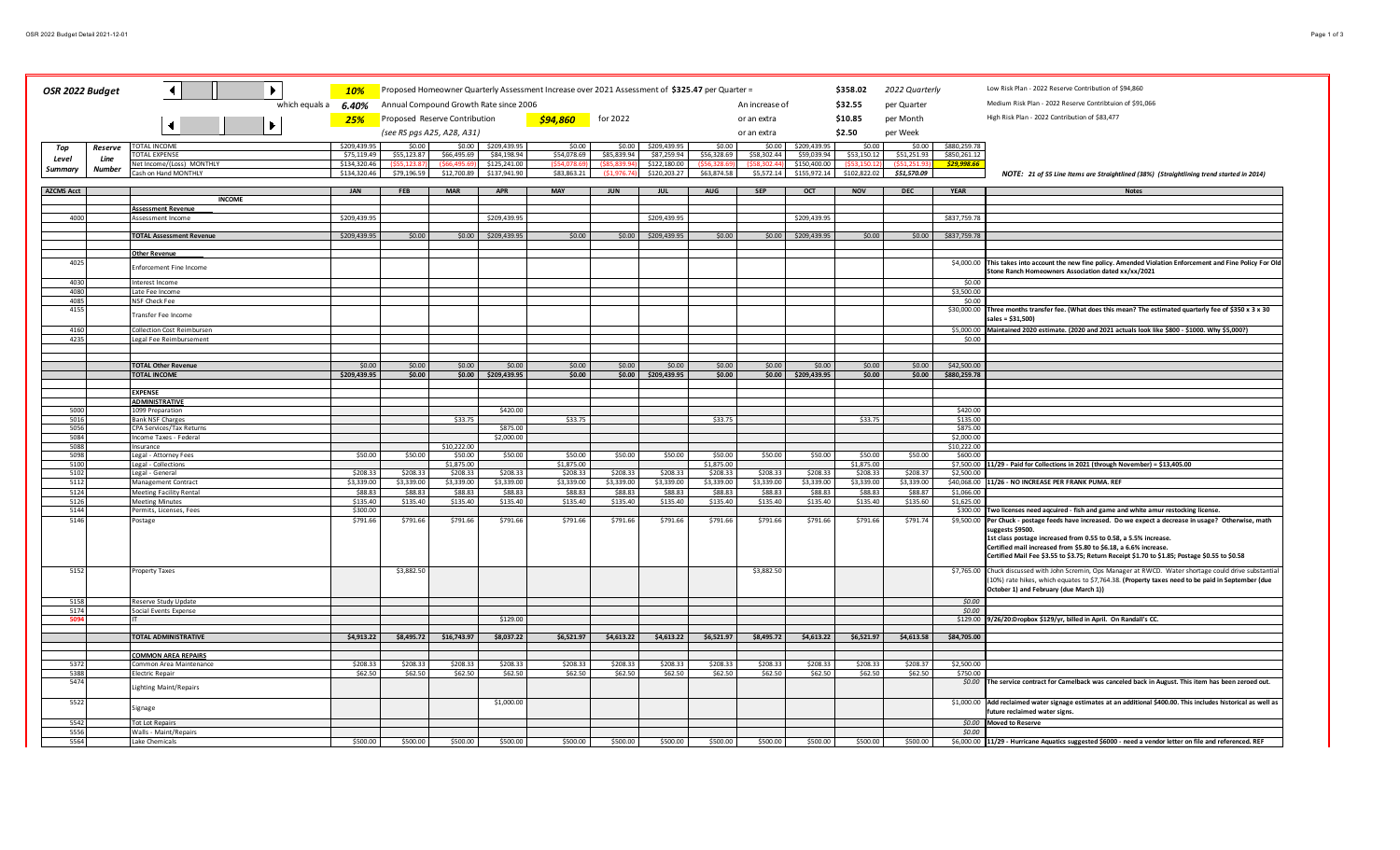| 5566 |                                                          |             |             | \$928.5     | \$928.57    | \$928.57    | \$928.57    | \$928.57    | \$928.57    | \$928.57    | \$928.57    |             |             |              | \$6,500.00 11/30 - Lake Sludge bacteria (\$6,000.00) and lake repairs (\$500.00). REF. Chuck/Harlan - I am not                                                                                                                                                                                                                                         |
|------|----------------------------------------------------------|-------------|-------------|-------------|-------------|-------------|-------------|-------------|-------------|-------------|-------------|-------------|-------------|--------------|--------------------------------------------------------------------------------------------------------------------------------------------------------------------------------------------------------------------------------------------------------------------------------------------------------------------------------------------------------|
|      | <b>Lake Maintenance</b>                                  |             |             |             |             |             |             |             |             |             |             |             |             |              | sure when the lake sludge bacteria will take place so I have not added this to a corresponding<br>month. Please let me know. Thank you! (Per Ron Ross,the pellets will be applied March through<br>October)                                                                                                                                            |
| 580  |                                                          | \$2,000.00  |             |             |             |             |             |             |             |             |             |             |             |              | \$2,000.00 11/29 - H2Ology Contract. REF                                                                                                                                                                                                                                                                                                               |
| 5574 | Aeration System Maintenance<br>Fish Replenishment        | \$250.00    |             |             | \$250.00    |             |             | \$250.00    |             |             | \$250.00    |             |             |              | \$1,000.00 11/29 - Breakdown from Chuck. Add to reference packet. REF. Chuck/Harlan - I accounted for this<br>on a quarterly basis. Please let me know if this needs to be changed.                                                                                                                                                                    |
| 5842 |                                                          | \$225.00    |             |             | \$225.00    |             |             | \$225.00    |             |             | \$225.00    |             |             |              | \$900.00 The Apex contract says that the management company will supply the bags but Apex is charging                                                                                                                                                                                                                                                  |
|      | Pet Waste Bag Replenishment                              |             |             |             |             |             |             |             |             |             |             |             |             |              | for the bags. The bags should be purchased by AZCMS and given to Apex. Chuck/Harlan - I<br>accounted for this on a quarterly basis. Please let me know if this needs to be changed.                                                                                                                                                                    |
| 6004 | <b>Exterminating Contract</b>                            | \$625.00    | \$625.00    | \$625.00    | \$625.00    | \$625.00    | \$625.00    | \$625.00    | \$625.00    | \$625.00    | \$625.00    | \$625.00    | \$625.00    |              | \$7,500.00 11/29 - Vendor sending reference letter.                                                                                                                                                                                                                                                                                                    |
| 6042 | <b>Tot Lot Maintenance Contract</b>                      | \$470.00    |             |             | \$470.00    |             |             | \$470.00    |             |             | \$470.00    |             |             |              | \$1,880.00 11/29 - Vendor sending reference letter.                                                                                                                                                                                                                                                                                                    |
| 6046 | Lake Maintenance Contract                                | \$750.00    | \$750.00    | \$750.00    | \$750.00    | \$750.00    | \$750.00    | \$750.00    | \$750.00    | \$750.00    | \$750.00    | \$750.00    | \$750.00    |              | \$9,000.00 Contract Referenced - 4 months needed for increase notice. REF - Replace with signed contract.                                                                                                                                                                                                                                              |
| 5316 | Bee Removal                                              | \$208.33    | \$208.33    | \$208.33    | \$208.33    | \$208.33    | \$208.33    | \$208.33    | \$208.33    | \$208.33    | \$208.33    | \$208.33    | \$208.37    | \$2,500.00   |                                                                                                                                                                                                                                                                                                                                                        |
| 557  | Sopher Treatment                                         |             |             |             |             |             |             |             |             |             |             |             |             |              | \$0.00 11/30 - Zero out but leave as GL Code.(Until we get confirmation from P&T)                                                                                                                                                                                                                                                                      |
|      | <b>TOTAL COMMON AREA</b>                                 | \$5,299.16  | \$2,354.16  | \$3,282.73  | \$5,227.73  | \$3,282.73  | \$3,282.73  | \$4,227.73  | \$3,282.73  | \$3,282.73  | \$4,227.73  | \$2,354.16  | \$2,354.24  | \$41,530.00  |                                                                                                                                                                                                                                                                                                                                                        |
|      |                                                          |             |             |             |             |             |             |             |             |             |             |             |             |              |                                                                                                                                                                                                                                                                                                                                                        |
|      | <b>LANDSCAPING</b>                                       |             |             |             |             |             |             |             |             |             |             |             |             |              |                                                                                                                                                                                                                                                                                                                                                        |
| 5570 | <b>Pump Vault Maintenance Contract</b>                   | \$475.00    |             |             | \$475.00    |             |             | \$475.00    |             |             | \$475.00    |             |             |              | \$1,900.00 11/30 - Authorized Pumps maintenance contract. REF                                                                                                                                                                                                                                                                                          |
|      | Acid/Fert Tank and Injection System Maintenance Contract |             |             | \$2,195.00  |             |             |             |             |             |             |             |             |             |              | \$2,195.00 11/29 - Annual Werecon Contract \$2,195.00.                                                                                                                                                                                                                                                                                                 |
| 5812 | Drywell Maintenance                                      |             |             |             |             |             |             |             |             |             |             |             |             |              | \$0.00 Move to Reserve Budget.                                                                                                                                                                                                                                                                                                                         |
| 5816 | Fert/Acid Replenishment                                  | \$2,083.33  | \$2,083.33  | \$2,083.33  | \$2,083.33  | \$2,083.33  | \$2,083.33  | \$2,083.33  | \$2,083.33  | \$2,083.33  | \$2,083.33  | \$2,083.33  | \$2,083.37  | \$25,000.00  | Est based on D&J Golf Services proposal dated 11/8/2021 reduced by 9% for total water evaporation<br>Chander sales tax of 7.8%. REF (Per vendor bid, this is straightlined)                                                                                                                                                                            |
| 5822 | Granite Replenishment                                    |             |             |             |             |             |             |             |             |             |             |             |             | \$65,000.00  | 11/30 - Need documentation. Email was provided from Apex with the cost. Harlan wants to know<br>what the markup is for the rock. Verify with Apex. Marilynn is supplying this. Chuck/Harlan - I need<br>to get with Jaime and see when she expects this work to take place.                                                                            |
| 5824 | rrigation Maint & Repair                                 | \$3,250.00  | \$3,250.00  | \$3,250.00  | \$3,250.00  | \$3,250.00  | \$3,250.00  | \$3,250.00  | \$3,250.00  | \$3,250.00  | \$3,250.00  | \$3,250.00  | \$3,250.00  |              | \$39,000.00 11/30 - This was done based on historical invoices for 2021 and then a buffer was added. (still need<br>a written estimate)                                                                                                                                                                                                                |
| 5826 | andscape Other                                           |             |             |             |             |             |             |             |             |             |             |             |             |              |                                                                                                                                                                                                                                                                                                                                                        |
| 5834 | andscaping Supplies                                      |             |             |             |             |             |             |             |             |             |             |             |             |              |                                                                                                                                                                                                                                                                                                                                                        |
| 5838 | Overseed                                                 |             |             |             |             |             |             |             |             |             |             |             |             | \$0.00       |                                                                                                                                                                                                                                                                                                                                                        |
| 5844 | Plant/Tree Replacement                                   | \$2,500.00  | \$2,500.00  | \$2,500.00  | \$2,500.00  | \$2,500.00  | \$2,500.00  | \$2,500.00  | \$2,500.00  | \$2,500.00  | \$2,500.00  | \$2,500.00  | \$2,500.00  |              | \$30,000.00 11/30 - Apex bid (estimate #1267) - Apex needs to breakdown the estimate to include the price for<br>each plant item/what the plant is supposed to be as well as how many new irrigation lines they are<br>installing. REF                                                                                                                 |
| 5846 | Pre/Post Emergent Weed Treatment                         |             |             |             | \$5,450.00  |             |             |             |             |             | \$5,450.00  |             |             |              | \$10,900.00 11/30 - Apex estimate 1315 dated 10/28/21. Apex needs to specify the application volume and<br>rate. REF (Need Apex bid to reflect when pre- and post emergent is to be applied)                                                                                                                                                           |
| 5852 | Storm Clean-up                                           |             |             |             |             |             | \$2,250.00  | \$2,250.00  | \$2,250.00  | \$2,250.00  |             |             |             |              | \$9,000.00 Averaged between 2021 and 2020 costs.                                                                                                                                                                                                                                                                                                       |
| 5854 | Tree Removal                                             | \$416.66    | \$416.66    | \$416.66    | \$416.66    | \$416.66    | \$416.66    | \$416.66    | \$416.66    | \$416.66    | \$416.66    | \$416.66    | \$416.74    |              | \$5,000.00 Based on historical figures.                                                                                                                                                                                                                                                                                                                |
| 5856 | Tree Trimming                                            | \$20,158.12 |             |             | \$20,735.00 |             | \$31,420.00 | \$31,420.00 |             |             |             |             |             |              | \$103,733.12 11/30 - Proposal 68253 dated 10/5/21. REF - Reach out to Tree Doctros to verify pricing. Have<br>Harlan sign the contract. Is there a discount for early signing as was done in the past? Harlan/Chuck<br>I need confirmation on when this will take place before I can plot it out. (Spread is contained in<br><b>Tree Doctors bid.)</b> |
| 6018 | Landscape Contract                                       | \$20,495.00 | \$20,495.00 | \$20,495.00 | \$20,495.00 | \$20,495.00 | \$20,495.00 | \$20,495.00 | \$20,495.00 | \$20,495.00 | \$20,495.00 | \$20,495.00 | \$20,495.00 | \$245,940    | Increase of \$1070 per month in 2022. REF                                                                                                                                                                                                                                                                                                              |
|      |                                                          |             |             |             |             |             |             |             |             |             |             |             |             |              |                                                                                                                                                                                                                                                                                                                                                        |
|      |                                                          |             |             |             |             |             |             |             |             |             |             |             |             |              |                                                                                                                                                                                                                                                                                                                                                        |
|      | <b>TOTAL LANDSCAPING</b>                                 | \$49,378.11 | \$28,744.99 | \$30,939.99 | \$55,404.99 | \$28,744.99 | \$62,414.99 | \$62,889.99 | \$30,994.99 | \$30,994.99 | \$34,669.99 | \$28,744.99 | \$28,745.11 | \$537,668.12 |                                                                                                                                                                                                                                                                                                                                                        |
|      |                                                          |             |             |             |             |             |             |             |             |             |             |             |             |              |                                                                                                                                                                                                                                                                                                                                                        |
| 6200 | Utility<br>lectric - Common Area                         | \$4,193.00  | \$4,193.00  | \$4,193.00  | \$4,193.00  | \$4,193.00  | \$4,193.00  | \$4,193.00  | \$4,193.00  | \$4,193.00  | \$4,193.00  | \$4,193.00  | \$4,203.00  |              | \$50,326.00 3.9% increase per SRP                                                                                                                                                                                                                                                                                                                      |
| 6238 |                                                          | \$3,431.00  | \$3,431.00  | \$3,431.00  | \$3,431.00  | \$3,431.00  | \$3,431.00  | \$3,431.00  | \$3,431.00  | \$3,431.00  | \$3,431.00  | \$3,431.00  | \$3,431.00  |              | \$41,172.00 City of Chandler 2021-2022 budget pg 11 says 8% increase for reclaiimed water = \$0.69 x 1.08 = \$0.75/1000                                                                                                                                                                                                                                |
|      | <b>Reclaimed Water</b>                                   |             |             |             |             |             |             |             |             |             |             |             |             |              | \$0.75 x 55,250,000 gallons/ 1000 gallons = \$41,172                                                                                                                                                                                                                                                                                                   |
|      |                                                          |             |             |             |             |             |             |             |             |             |             |             |             |              |                                                                                                                                                                                                                                                                                                                                                        |
|      | <b>TOTAL Utility</b>                                     | \$7,624.00  | \$7,624.00  | \$7,624.00  | \$7,624.00  | \$7,624.00  | \$7,624.00  | \$7,624.00  | \$7,624.00  | \$7,624.00  | \$7,624.00  | \$7,624.00  | \$7,634.00  | \$91,498.00  |                                                                                                                                                                                                                                                                                                                                                        |
|      |                                                          |             |             |             |             |             |             |             |             |             |             |             |             |              |                                                                                                                                                                                                                                                                                                                                                        |
|      | <b>Reserve Contribution</b>                              |             |             |             |             |             |             |             |             |             |             |             |             |              |                                                                                                                                                                                                                                                                                                                                                        |
| 7000 | Reserve Transfer                                         | \$7,905.00  | \$7,905.00  | \$7,905.00  | \$7,905.00  | \$7,905.00  | \$7,905.00  | \$7,905.00  | \$7,905.00  | \$7,905.00  | \$7,905.00  | \$7,905.00  | \$7,905.00  |              | \$94,860.00 Per risk profile (S 2-4 above) from 2021 Reserve Study. Review study for future budget changes.<br>11/30 - How is reserve transfer currently being done? Transfer should be monthly. (Transfer has<br>been built in monthly. Each month is calculated as 1/12 of the annual proposed transfer (I4)).                                       |
|      | <b>TOTAL Reserve Contribution</b>                        | \$7,905.00  | \$7,905.00  | \$7,905.00  | \$7,905.00  | \$7,905.00  | \$7,905.00  | \$7,905.00  | \$7,905.00  | \$7,905.00  | \$7,905.00  | \$7,905.00  | \$7,905.00  | \$94,860.00  |                                                                                                                                                                                                                                                                                                                                                        |
|      |                                                          |             |             |             |             |             |             |             |             |             |             |             |             |              |                                                                                                                                                                                                                                                                                                                                                        |
| 8000 | Reserve Income<br><b>Reserve Contribution</b>            | \$7,905.00  | \$7,905.00  | \$7,905.00  | \$7,905.00  | \$7,905.00  | \$7,905.00  | \$7,905.00  | \$7,905.00  | \$7,905.00  | \$7,905.00  | \$7,905.00  | \$7,905.00  | \$94,860.00  |                                                                                                                                                                                                                                                                                                                                                        |
| 8025 | Reserve Interest                                         |             |             |             |             |             |             |             |             |             |             |             |             |              |                                                                                                                                                                                                                                                                                                                                                        |
|      | <b>FOTAL Reserve Income</b>                              | \$7,905.00  | \$7,905.00  | \$7,905.00  | \$7,905.00  | \$7,905.00  | \$7,905.00  | \$7,905.00  | \$7,905.00  | \$7,905.00  | \$7,905.00  | \$7,905.00  | \$7,905.00  | \$94,860.00  |                                                                                                                                                                                                                                                                                                                                                        |
|      |                                                          |             |             |             |             |             |             |             |             |             |             |             |             |              |                                                                                                                                                                                                                                                                                                                                                        |
|      | <b>Reserve Expenses</b>                                  |             |             |             |             |             |             |             |             |             |             |             |             |              |                                                                                                                                                                                                                                                                                                                                                        |
| 9301 | Drywell IV                                               |             |             |             | \$1,854.00  |             |             |             |             |             |             |             |             |              | \$1,854.00 2021 Reserve Study page A10                                                                                                                                                                                                                                                                                                                 |
|      |                                                          |             |             |             |             |             |             |             |             |             |             |             |             |              |                                                                                                                                                                                                                                                                                                                                                        |